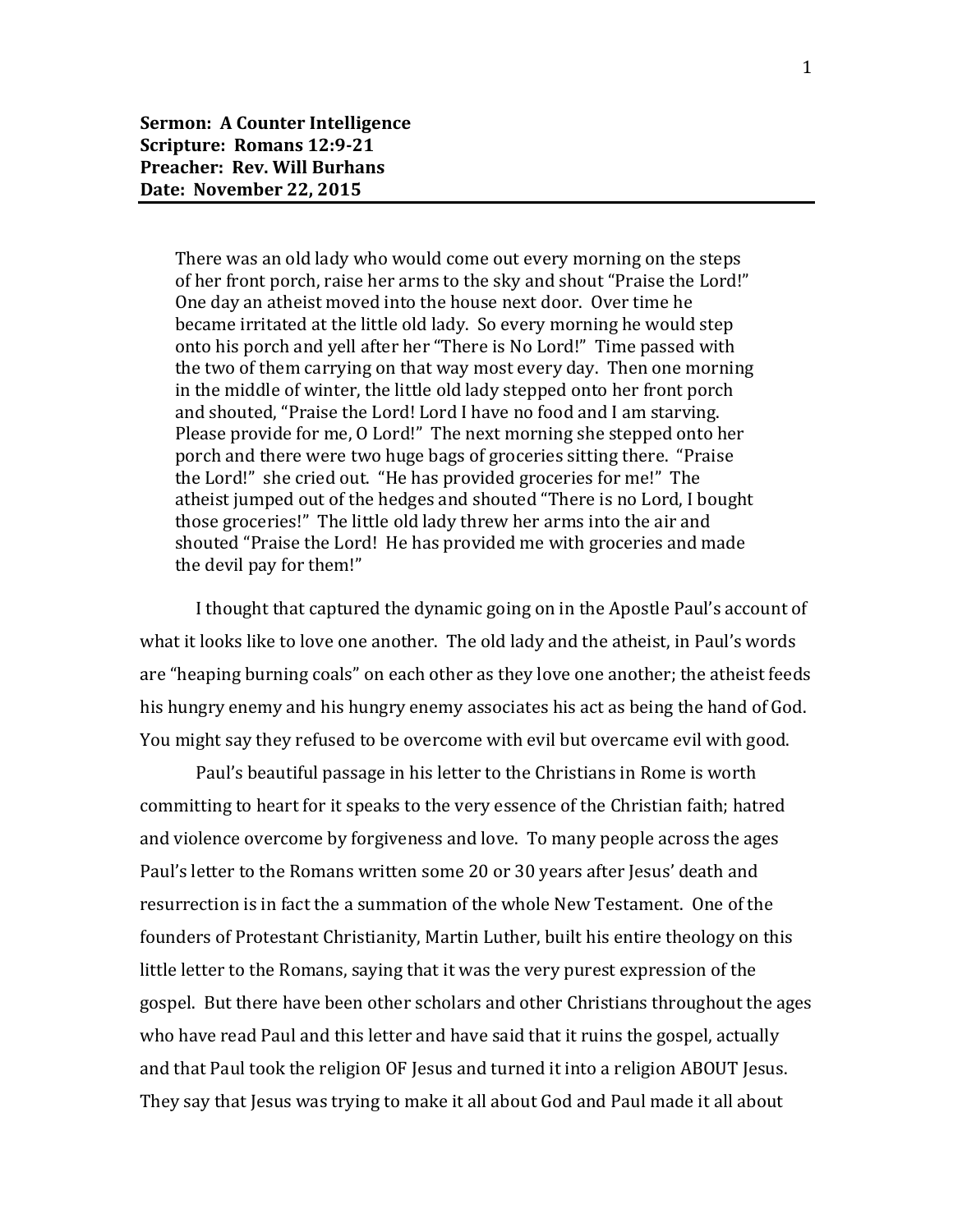Jesus. Paul elicits strong responses on every side but that he influenced the Christian religion and our understanding of who Jesus was can not be denied.

So there are about 14 letters of Paul to the early church that make up a good portion of our New Testament, but unlike the Gospels, Paul hardly gives any information in his letters about Jesus' earthly life. It's so close to the resurrection that Paul writes only of how to live with the presence of the living Christ in the here and now. But whether writing about the historical Jesus or the Christ of faith, what is clear to all the early writers is that Jesus transformed hatred and violence into goodness and love and that his followers were expected to do the same. It's only after Constantine, in the 300's, when Christianity became the religion of the state, that anyone would dare try and justify violence in Christ's name… of course, because how can an empire including ours in the 21<sup>st</sup> century sustain itself without certain violence. But that this is justification and at odds with Christ's life and teaching seems apparent.

You might have heard the writer G.K. Chesterton's assertion that Gandhi paraphrased also in a statement that goes like this: "Christianity has not been tried and found wanting. It's been found too hard and not tried." And it's Paul's account of what it means to love as Christ loved that they are talking about; for if Christianity is about loving the enemy and transforming hatred and violence into forgiveness and love, then I would guess there are more people who say they are Christian than who actually practice it.

For there is a certain counter intuitiveness that is required for us "to bless those who persecute us", as Paul suggests. There is a certain counter intelligence that is necessary for us to "not be overcome by evil but to overcome evil with good." And if this is the heart of our faith, if we are Christ-centered, meaning we place at center the one who returned abuse and crucifixion for forgiveness and love, then it seems Christian churches and seminaries should be hot bed cells of counter-cultural practices of love and they should be organizations who are radicalizing people to sacrifice themselves for the sake of justice and kindness and humility, right? If only such things were going on alongside our religiously radicalized violent brothers and sisters in this world and if only acts of terror in France and Beirut and Syria didn't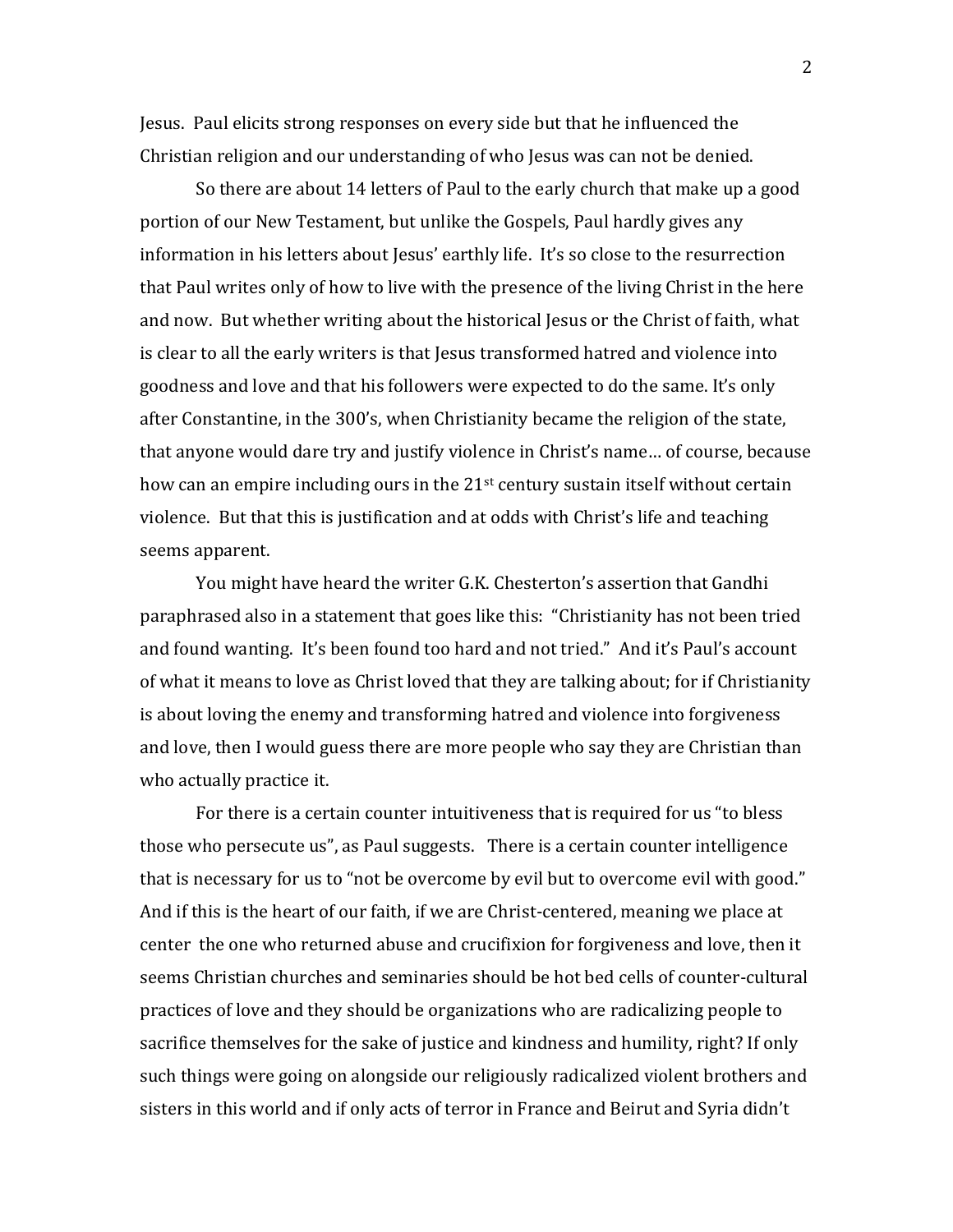mobilize militaries and the shutting down of borders but rather mobilized crazy peacemakers risking themselves by rushing in to bring love and healing. For sure there are those people in the world but they don't have the funding or the numbers that the military has and they seem more the Christian exception than the rule.

But I don't want to get too impractical about what's possible for us. Here we are in our sheltered and privileged lives in the northeast of America with jobs and families and full calendars and bills to pay and Thanksgiving and Christmas coming and realistically not many of us are going to express our discipleship to Jesus by running off to places of grave conflict to try and replace violence with Christ's peace.

But still, developing the counter intelligence that Paul is talking about can apply to our small everyday interactions as well as the more dramatic ones. In fact it's the every-day training in such counter intelligence that can have untold ripple effects in the world AND as we develop ourselves in such small ways when larger responses are needed we might be better more prepared. And so we can ask about our own little lives - where are places of tension and struggle, situations of anxiety in my life that tend to shut me down or tighten me up or harden my heart? And then we can ask how we might step into those situations with an intelligence that is counter to our fight or flight instincts. Because that's what is being asked of us in Paul's passage: when in times of stress rather than fighting or flying, our two base survival instincts, we instead choose something bigger and deeper, we choose to love.

So for instance, as our bulletin cover indicates, when our temptation is to build walls to protect ourselves and practice security, the way of Jesus is to build a bigger table and practice hospitality. When our temptation – Lord lead us not into temptation – is to shut down borders and not let "them" into our country or our states, the way of Jesus calls us to make beds and let them into our homes! When our temptation is to curse another, up one side and down the other, the way of Jesus is for us to pray for them and offer them a blessing instead.

Ok, so let's try it and see how it goes. Bring to mind an enemy, a person who you really struggle with, someone who has done you or someone you know wrong or someone you are jealous of, in rivalry with, and take a moment and pray for them.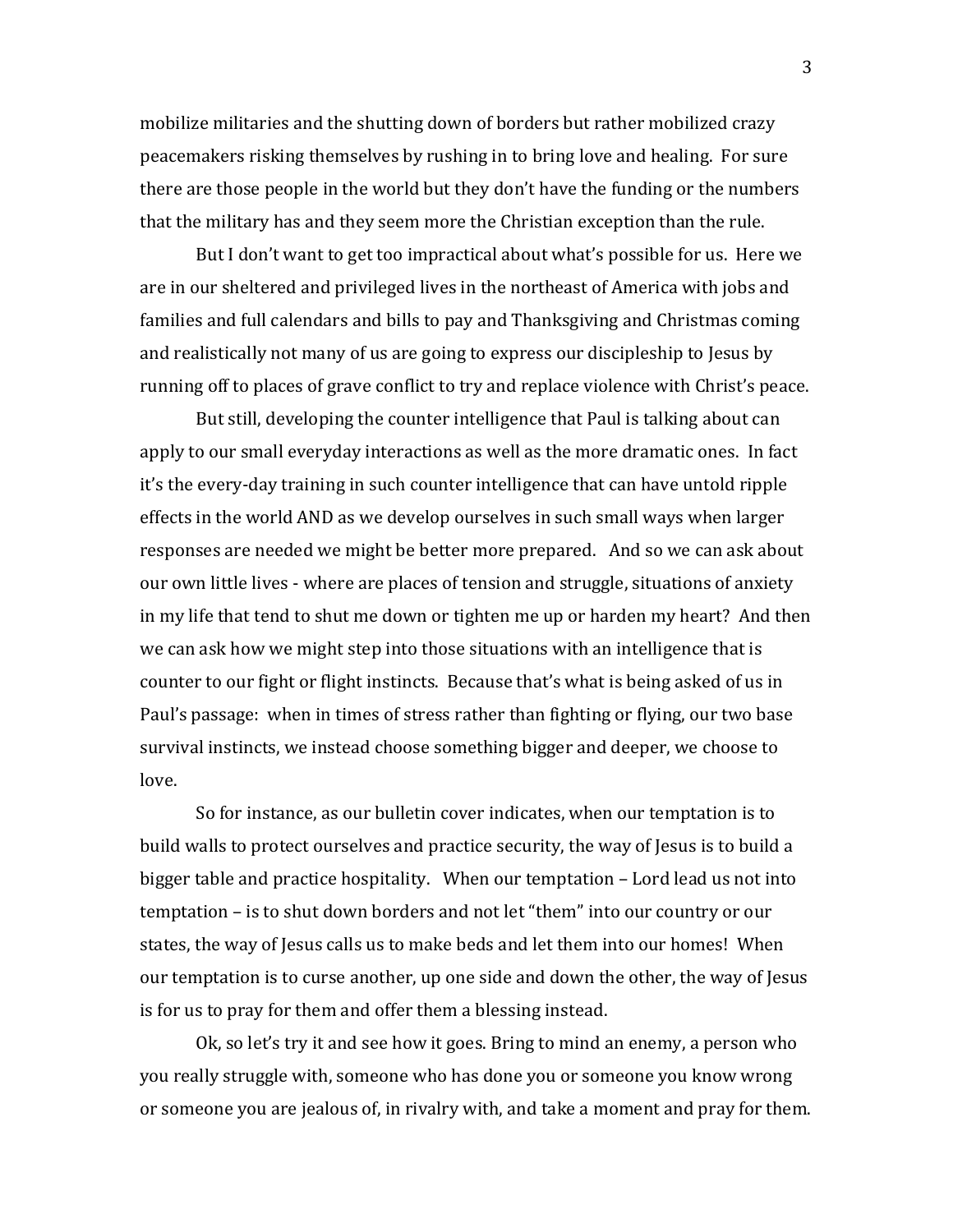Something like: "Lord God, I ask for your blessing to be upon so-and-so. Your goodness, your light and your blessing… not so they will change or be better to me but for their sake, that their lives will simply be blessed." You don't have to feel it, you see, that's how we come to dismiss these commands because it's impossible to make yourself feel warm and cuddly affection toward someone you don't like but that's not what love is. The love that Jesus and Paul are talking about is much more exacting and harrowing and it's about seeking the good of the other whether you feel like it or not. So come on "Lord, bless the life of so and so…" just do it in this moment of silence.

## SILENCE

That's love's counter intelligence and it's a muscle that we can develop. When everything in us says curse that person, we pray God's blessing upon them. "It's not that Christianity has been tried and found wanting but rather its been too hard and not tried."

But it's not just in interpersonal situations that Christianity can be tried and the way of Jesus practiced, for we have many enemies within ourselves. Again it was Gandhi who once said – "the only devil's in this world are those running around in our own hearts." So another worthy question - how do we not fight and do violence against the devils of our own nature but rather bless them and transform them by love? What are the less than desirable parts of ourselves and how do we give thanks for those places of weakness and ask for them to lead us deeper into a receptivity of God's grace and God's love.

Or to develop this counter intelligence further are there particular place of anxiety and struggle in our lives that cause us to hunker down and close off and can we then do the opposite thing from that tendency. For instance if we are not feeling heard by someone, let us determine to listen to them in a new way. If we are needing consolation, then let us look for someone to console. Do you hear the St. Frances prayer in there – "Lord grant that I may not so much seek to be consoled as to console, to be understood as to understand. etc…" Saint Frances knew intimately and practiced constantly the alternative way of Jesus. Or what if, for instance, we are stressed about our finances and in response we gave money away rather than

4